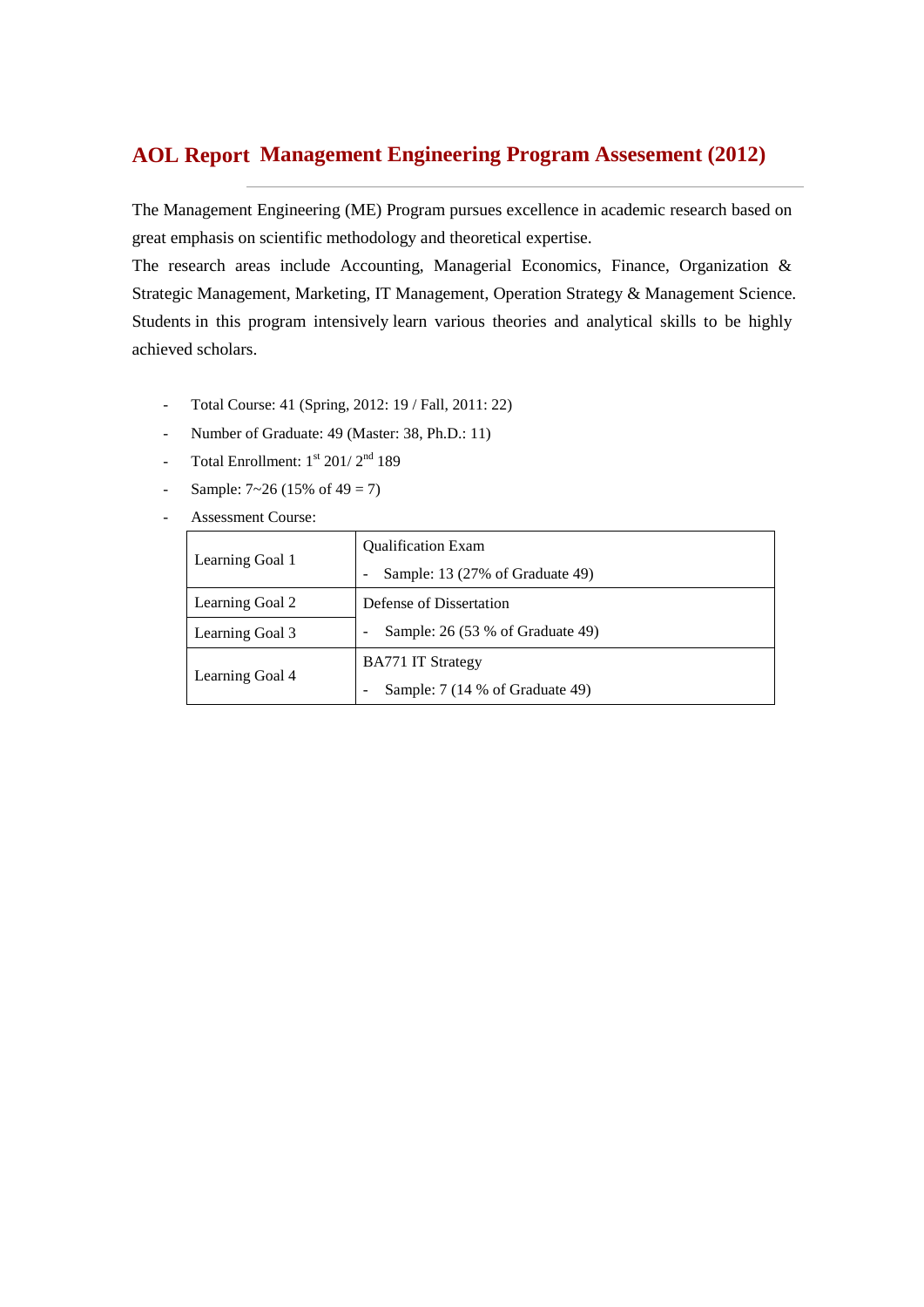## *Overview of Assessment*

| <b>Management Engineering Program Assessment: Learning Goal 1</b>                                                                                                                        |                                                        |                                    |  |  |  |  |  |  |
|------------------------------------------------------------------------------------------------------------------------------------------------------------------------------------------|--------------------------------------------------------|------------------------------------|--|--|--|--|--|--|
| Our graduates will have skills (or ability) to conduct quality research.                                                                                                                 |                                                        |                                    |  |  |  |  |  |  |
| <b>Methods</b><br><b>Learning Objective</b><br><b>Sample</b>                                                                                                                             |                                                        |                                    |  |  |  |  |  |  |
| (L11) Graduate will have basic quantitative skills<br>for research.<br>(L22) Graduate will have basic theory, analytical<br>research tools, and background about their<br>research area. | <b>Oualification Exam in Fall</b><br>Semester $(N=13)$ | - Qualification Exam<br>evaluation |  |  |  |  |  |  |
| - Professor in charge evaluates doctorial students who took qualification exam.<br><sup>*</sup> 1 (Fails to Meet Expectations) 2 (Meets Expectations) 3 (Exceed Expectation)             |                                                        |                                    |  |  |  |  |  |  |

## **Management Engineering Program Assessment: Learning Goal 2**

## **Our graduates will be effective professional communicators.**

| <b>Learning Objective</b>                                                                 | <b>Sample</b>              | <b>Methods</b>            |  |  |  |  |  |
|-------------------------------------------------------------------------------------------|----------------------------|---------------------------|--|--|--|--|--|
| (L21) Our student will create well-written                                                |                            |                           |  |  |  |  |  |
| professional papers on a research topic.                                                  | Defense of Dissertation in |                           |  |  |  |  |  |
| (L22) Our students will deliver an effective oral                                         | Fall Semester $(N=25)$     | - Dissertation evaluation |  |  |  |  |  |
| presentation on a research topic.                                                         |                            |                           |  |  |  |  |  |
| - Uses dissertation evaluation in defenses of dissertation.                               |                            |                           |  |  |  |  |  |
| <sup>*</sup> 1 (Fails to Meet Expectations) 2 (Meets Expectations) 3 (Exceed Expectation) |                            |                           |  |  |  |  |  |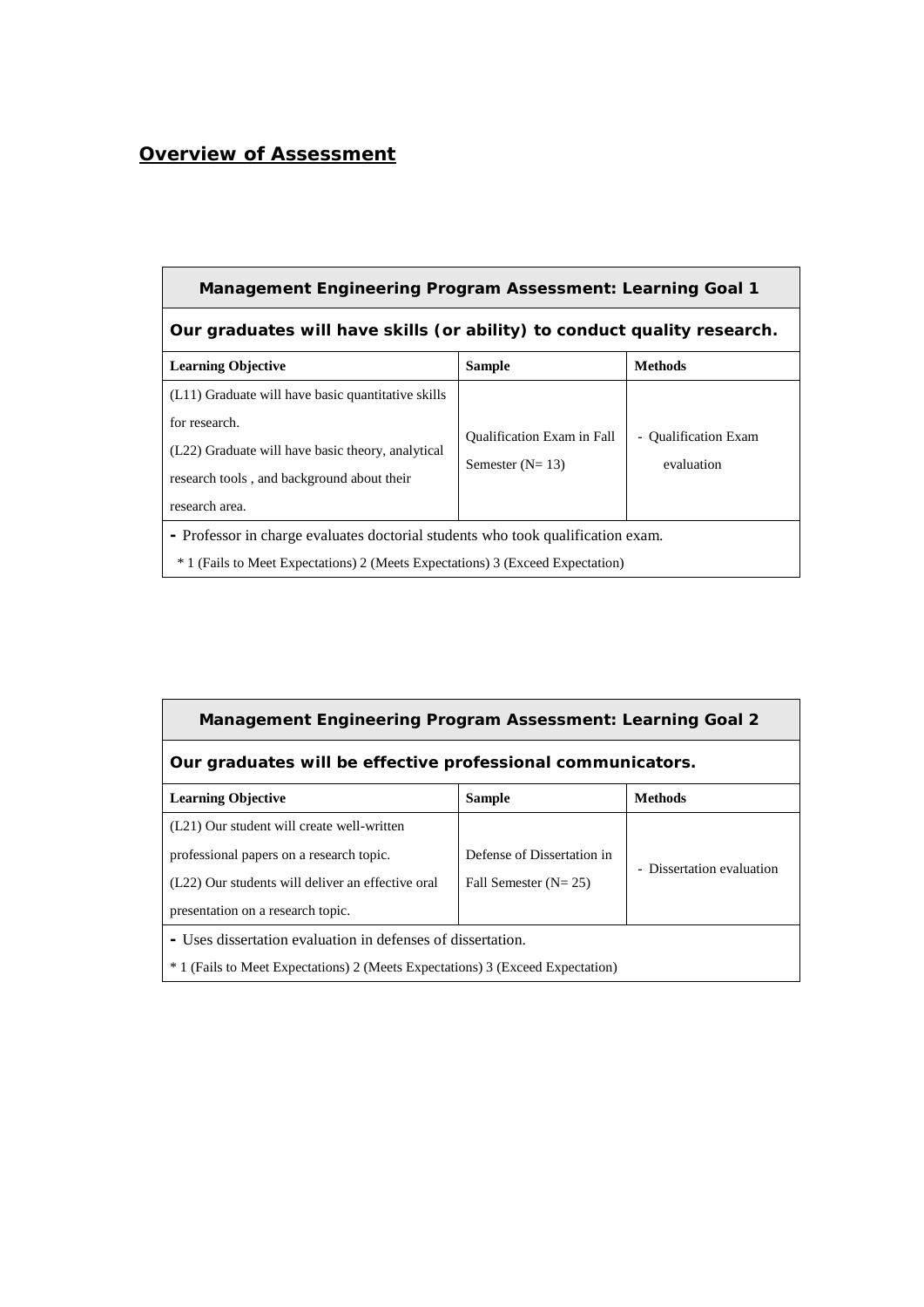| <b>Management Engineering Program Assessment: Learning Goal 3</b>                                                                                                                                                                                                                                    |  |  |  |  |  |  |  |  |
|------------------------------------------------------------------------------------------------------------------------------------------------------------------------------------------------------------------------------------------------------------------------------------------------------|--|--|--|--|--|--|--|--|
| Learning Goal Our graduates will be capable researchers.                                                                                                                                                                                                                                             |  |  |  |  |  |  |  |  |
| <b>Methods</b><br><b>Learning Objective</b><br><b>Sample</b>                                                                                                                                                                                                                                         |  |  |  |  |  |  |  |  |
| 1. Our student will identify and<br>diagnose management/research<br>problems. $(L31)$<br>Defense of Dissertation in<br>Dissertation evaluation<br>2. Our students will engage in<br>Fall Semester $(N=25)$<br>management research and present the<br>findings of such research effectively.<br>(L32) |  |  |  |  |  |  |  |  |
| - Uses dissertation evaluation in defenses of dissertation<br><sup>*</sup> 1 (Fails to Meet Expectations) 2 (Meets Expectations) 3 (Exceed Expectation)                                                                                                                                              |  |  |  |  |  |  |  |  |

| Management Engineering Program Assessment: Learning Goal 4                                                                                                       |                                   |                                             |  |  |  |  |  |  |
|------------------------------------------------------------------------------------------------------------------------------------------------------------------|-----------------------------------|---------------------------------------------|--|--|--|--|--|--|
| Our graduates will use team building successfully.                                                                                                               |                                   |                                             |  |  |  |  |  |  |
| <b>Learning Objective</b>                                                                                                                                        | <b>Sample</b>                     | <b>Methods</b>                              |  |  |  |  |  |  |
| (L41) Our students will know how to<br>build a academic team successfully.                                                                                       | Student enrolled in BA771 $(N=7)$ | Course-embedded survey (peer<br>evaluation) |  |  |  |  |  |  |
| - Using Course-embedded survey in BA 771 for peer review among team<br><sup>*</sup> 1 (Fails to Meet Expectations) 2 (Meets Expectations) 3 (Exceed Expectation) |                                   |                                             |  |  |  |  |  |  |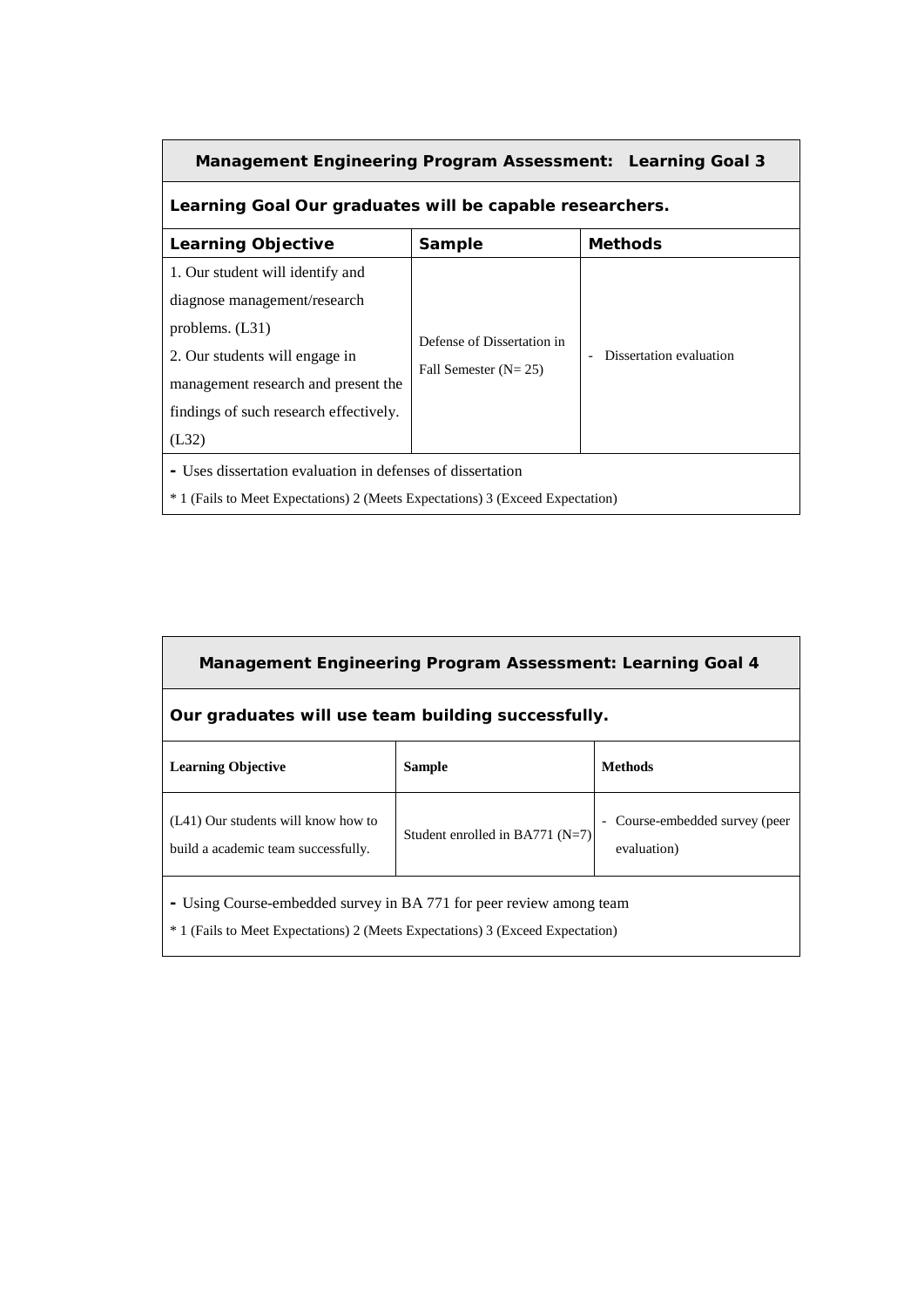# *Data Analysis and Results*

| <b>Assessment Learning Goal 1: Qualification Exam</b>                     |                |                |                |                |                |                |                |                |                |  |
|---------------------------------------------------------------------------|----------------|----------------|----------------|----------------|----------------|----------------|----------------|----------------|----------------|--|
| Professor in charge evaluates the 1 <sup>st</sup> year doctorial students |                |                |                |                |                |                |                |                |                |  |
| Student                                                                   |                |                | L11            |                |                |                |                | L12            |                |  |
| Number                                                                    | $\mathbf{1}$   | $\overline{2}$ | 3              | $\overline{4}$ | 5              | $\mathbf{1}$   | $\mathbf{2}$   | 3              | $\overline{4}$ |  |
| $\mathbf{1}$                                                              | 3              | 3              | $\overline{2}$ | 3              | 3              | 3              | $\overline{2}$ | 3              | 3              |  |
| $\overline{2}$                                                            | $\overline{2}$ | $\overline{2}$ | 3              | 3              | 3              | 3              | 3              | 3              | $\overline{2}$ |  |
| 3                                                                         | $\overline{c}$ | 3              | 3              | $\overline{c}$ | $\overline{2}$ | $\overline{2}$ | $\overline{2}$ | $\overline{2}$ | $\overline{2}$ |  |
| $\overline{4}$                                                            | 3              | 3              | 3              | 2              | $\overline{2}$ | 2              | 2              | 2              | $\overline{2}$ |  |
| 5                                                                         | 3              | 3              | 3              | $\overline{c}$ | 3              | 3              | $\overline{2}$ | 2              | 3              |  |
| 6                                                                         | 3              | 3              | 3              | 3              | 3              | 3              | 3              | 3              | $\overline{2}$ |  |
| 7                                                                         | 3              | 3              | 3              | 3              | 3              | 3              | 3              | 3              | $\overline{2}$ |  |
| 8                                                                         | 3              | 3              | 3              | 3              | 3              | 3              | 3              | 3              | 3              |  |
| 9                                                                         | $\overline{2}$ | 3              | $\overline{2}$ | $\overline{2}$ | $\overline{2}$ | $\overline{2}$ | $\overline{2}$ | 3              | $\overline{c}$ |  |
| 10                                                                        | 3              | $\mathfrak{2}$ | 3              | 3              | 3              | 3              | 3              | $\overline{2}$ | 3              |  |
| 11                                                                        | 3              | $\overline{c}$ | 3              | 3              | $\overline{2}$ | 3              | 3              | $\overline{2}$ | 3              |  |
| 12                                                                        | $\overline{c}$ | 3              | $\mathbf{1}$   | $\overline{c}$ | 3              | 3              | $\mathbf{1}$   | $\mathbf{1}$   | 3              |  |
| 13                                                                        | $\overline{c}$ | 3              | $\mathbf{1}$   | 2              | 3              | 3              | 1              | 1              | $\overline{c}$ |  |
| 3 point total                                                             | $\overline{0}$ | $\theta$       | 2              | $\mathbf{0}$   | $\mathbf{0}$   | $\mathbf{0}$   | $\overline{2}$ | $\overline{c}$ | $\theta$       |  |
| 2 point total                                                             | 5              | 3              | $\overline{c}$ | 6              | $\overline{4}$ | 3              | 5              | 5              | 7              |  |
| 1 point total                                                             | 8              | 10             | 9              | 7              | 9              | 10             | 6              | 6              | 6              |  |
| Mean                                                                      | 2.62           | 2.77           | 2.54           | 2.54           | 2.69           | 2.77           | 2.31           | 2.31           | 2.46           |  |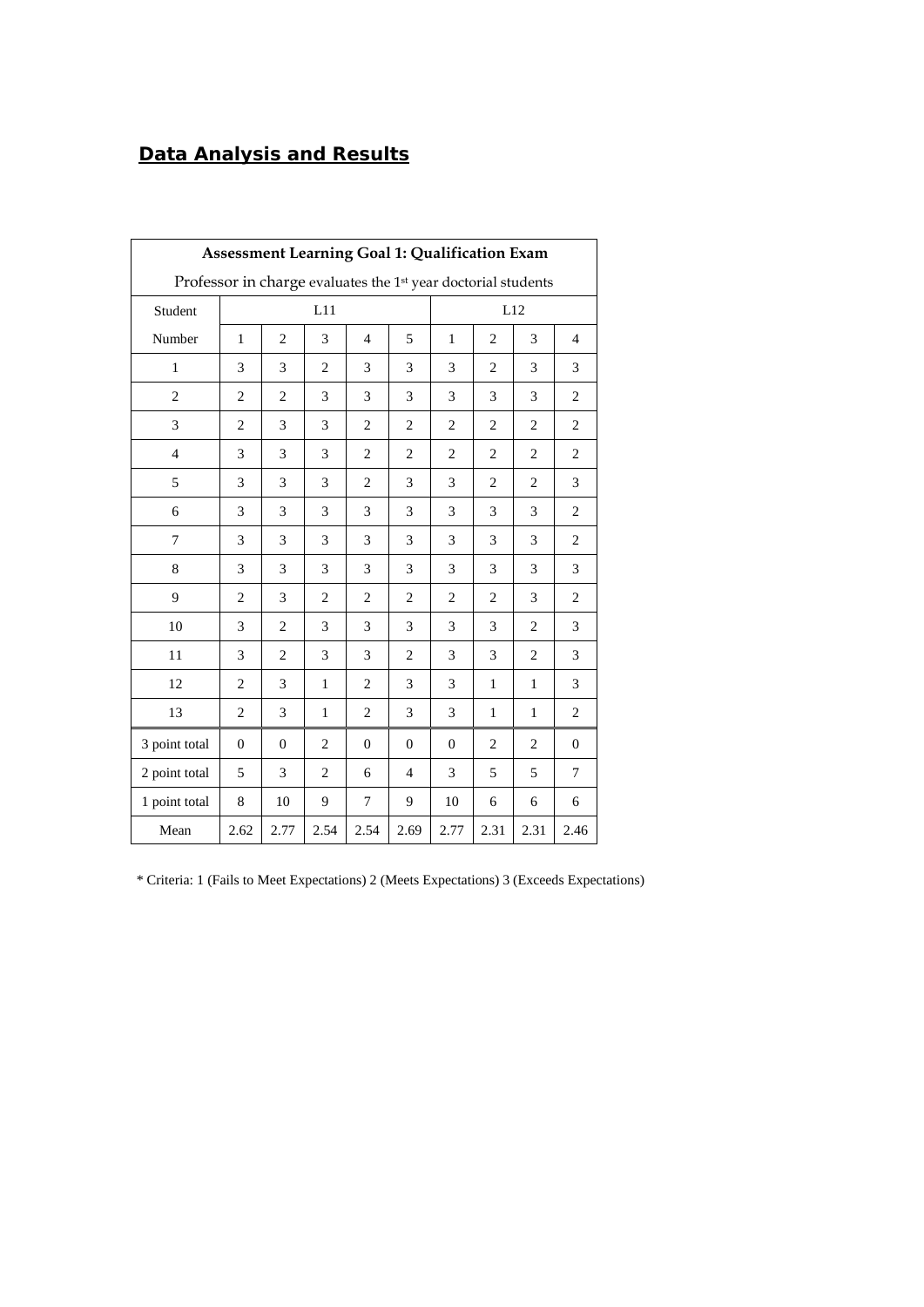|                | Assessment Learning Goal 2: Defense of Dissertation<br>Committee member evaluates the master or doctorial students |                             |                |                             |                  |                             |                  |                             |                  |                  |                             |                         |                             |
|----------------|--------------------------------------------------------------------------------------------------------------------|-----------------------------|----------------|-----------------------------|------------------|-----------------------------|------------------|-----------------------------|------------------|------------------|-----------------------------|-------------------------|-----------------------------|
|                |                                                                                                                    |                             |                |                             |                  |                             |                  |                             |                  |                  |                             |                         |                             |
| Student        |                                                                                                                    |                             | L21            |                             |                  |                             | L22              |                             |                  |                  |                             |                         |                             |
| Number         | $\mathbf{1}$                                                                                                       | $\mathbf{2}$                | 3              | $\overline{4}$              | 5                | 6                           | $\mathbf{1}$     | $\mathbf{2}$                | 3                | $\overline{4}$   | 5                           | 6                       | $\tau$                      |
| $\mathbf{1}$   | 3                                                                                                                  | $\mathbf{2}$                | $\mathbf{2}$   | 3                           | $\mathbf{2}$     | 3                           | $\overline{2}$   | 3                           | $\mathbf{2}$     | $\mathbf{2}$     | $\overline{c}$              | $\overline{c}$          | 3                           |
| $\sqrt{2}$     | 3                                                                                                                  | $\ensuremath{\mathfrak{Z}}$ | $\mathbf{2}$   | $\ensuremath{\mathfrak{Z}}$ | 3                | 3                           | 3                | 3                           | 3                | 3                | 3                           | 3                       | $\overline{2}$              |
| 3              | $\overline{c}$                                                                                                     | $\ensuremath{\mathfrak{Z}}$ | 3              | $\overline{c}$              | $\mathbf{2}$     | 3                           | $\mathbf{2}$     | $\ensuremath{\mathfrak{Z}}$ | $\mathbf{2}$     | $\overline{2}$   | $\overline{c}$              | 3                       | 2                           |
| $\overline{4}$ | 3                                                                                                                  | 3                           | 3              | 3                           | 3                | 3                           | $\overline{c}$   | 3                           | 3                | 3                | 3                           | 3                       | 3                           |
| 5              | 3                                                                                                                  | 3                           | 3              | 3                           | 3                | 3                           | 3                | $\ensuremath{\mathfrak{Z}}$ | 3                | 3                | 3                           | 3                       | 3                           |
| 6              | 3                                                                                                                  | 3                           | 3              | 3                           | 3                | 3                           | 3                | 3                           | $\mathbf{2}$     | $\overline{2}$   | 3                           | 3                       | 3                           |
| $\tau$         | 3                                                                                                                  | 3                           | 3              | 3                           | 3                | $\mathfrak{Z}$              | 3                | 3                           | 3                | 3                | 3                           | 3                       | 3                           |
| $\,8\,$        | $\overline{c}$                                                                                                     | $\ensuremath{\mathfrak{Z}}$ | 3              | $\sqrt{2}$                  | 3                | $\sqrt{3}$                  | $\mathbf{2}$     | $\ensuremath{\mathfrak{Z}}$ | $\mathbf{2}$     | 3                | 3                           | 3                       | $\overline{2}$              |
| 9              | 3                                                                                                                  | $\ensuremath{\mathfrak{Z}}$ | 3              | $\ensuremath{\mathfrak{Z}}$ | 3                | $\sqrt{3}$                  | 3                | $\overline{c}$              | 3                | $\mathbf{2}$     | 3                           | 3                       | 3                           |
| 10             | 3                                                                                                                  | 3                           | $\mathbf{2}$   | 3                           | 3                | 3                           | 3                | 3                           | 3                | $\mathfrak{Z}$   | 3                           | 3                       | 3                           |
| 11             | 3                                                                                                                  | $\ensuremath{\mathfrak{Z}}$ | $\mathbf{2}$   | $\ensuremath{\mathfrak{Z}}$ | 3                | $\overline{2}$              | 3                | $\ensuremath{\mathfrak{Z}}$ | 3                | 3                | 3                           | 3                       | $\overline{c}$              |
| 12             | $\overline{c}$                                                                                                     | 3                           | $\mathbf{2}$   | $\overline{c}$              | $\mathbf{2}$     | $\overline{2}$              | 3                | 3                           | $\mathbf{2}$     | $\overline{2}$   | 3                           | $\overline{c}$          | $\overline{2}$              |
| 13             | 3                                                                                                                  | 3                           | 3              | $\overline{c}$              | 3                | $\overline{c}$              | 3                | $\mathfrak{Z}$              | 3                | 3                | 2                           | 3                       | 3                           |
| 14             | $\overline{c}$                                                                                                     | $\sqrt{2}$                  | $\mathbf{2}$   | $\overline{c}$              | $\mathbf{2}$     | $\overline{c}$              | $\mathbf{2}$     | $\overline{c}$              | $\mathbf{2}$     | $\overline{2}$   | $\overline{2}$              | $\boldsymbol{2}$        | $\overline{2}$              |
| 15             | $\overline{c}$                                                                                                     | 3                           | 3              | $\overline{2}$              | 3                | 3                           | $\mathbf{2}$     | 2                           | 3                | 3                | 3                           | $\overline{c}$          | 2                           |
| 16             | 3                                                                                                                  | 3                           | $\overline{2}$ | 3                           | 3                | 3                           | 3                | 3                           | $\overline{2}$   | 3                | 3                           | 3                       | 2                           |
| 17             | $\overline{c}$                                                                                                     | 3                           | $\overline{2}$ | 3                           | 3                | 3                           | 3                | 3                           | 3                | 3                | 3                           | 3                       | $\overline{2}$              |
| 18             | $\overline{c}$                                                                                                     | $\mathbf{1}$                | $\mathbf{1}$   | 3                           | $\mathbf{2}$     | $\mathbf{1}$                | 3                | 3                           | 3                | $\mathbf{1}$     | 3                           | 3                       | 2                           |
| 19             | 3                                                                                                                  | $\overline{c}$              | 3              | 3                           | 3                | 3                           | 3                | 3                           | 3                | 3                | 3                           | 2                       | 3                           |
| $20\,$         | $\sqrt{2}$                                                                                                         | $\ensuremath{\mathfrak{Z}}$ | 3              | $\sqrt{2}$                  | 3                | $\ensuremath{\mathfrak{Z}}$ | 3                | $\mathfrak{Z}$              | 3                | $\mathfrak{Z}$   | $\overline{2}$              | $\boldsymbol{2}$        | 3                           |
| 21             | 3                                                                                                                  | $\mathfrak{Z}$              | $\mathfrak{Z}$ | 3                           | 3                | $\boldsymbol{2}$            | 3                | $\overline{\mathbf{c}}$     | $\overline{c}$   | 3                | 3                           | $\overline{\mathbf{c}}$ | 3                           |
| $22\,$         | 3                                                                                                                  | $\mathfrak{Z}$              | $\sqrt{2}$     | $\mathfrak{Z}$              | $\mathfrak{Z}$   | $\mathfrak{Z}$              | $\mathfrak{Z}$   | $\mathfrak{Z}$              | 3                | $\sqrt{2}$       | $\mathfrak{Z}$              | $\mathfrak{Z}$          | $\mathfrak{Z}$              |
| $23\,$         | 3                                                                                                                  | $\mathfrak{Z}$              | $\mathfrak{Z}$ | $\mathfrak{Z}$              | $\mathfrak{Z}$   | $\ensuremath{\mathfrak{Z}}$ | 3                | $\ensuremath{\mathfrak{Z}}$ | 3                | $\mathfrak{Z}$   | $\mathfrak{Z}$              | $\mathfrak{Z}$          | $\ensuremath{\mathfrak{Z}}$ |
| $24\,$         | $\mathfrak{Z}$                                                                                                     | $\ensuremath{\mathfrak{Z}}$ | $\sqrt{2}$     | $\mathfrak{Z}$              | $\sqrt{3}$       | $\ensuremath{\mathfrak{Z}}$ | 3                | $\ensuremath{\mathfrak{Z}}$ | $\mathfrak{Z}$   | $\mathfrak{Z}$   | $\ensuremath{\mathfrak{Z}}$ | $\mathfrak{Z}$          | $\ensuremath{\mathfrak{Z}}$ |
| $25\,$         | $\sqrt{2}$                                                                                                         | $\sqrt{2}$                  | $\sqrt{2}$     | $\overline{c}$              | $\sqrt{2}$       | $\sqrt{2}$                  | $\overline{c}$   | $\sqrt{2}$                  | $\overline{c}$   | $\boldsymbol{2}$ | $\sqrt{2}$                  | $\overline{c}$          | $\sqrt{2}$                  |
| $26\,$         | 3                                                                                                                  | $\mathfrak{Z}$              | $\mathfrak{Z}$ | $\overline{c}$              | $\mathfrak{Z}$   | $\mathfrak{Z}$              | 3                | $\mathfrak{Z}$              | 3                | $\mathfrak{Z}$   | $\ensuremath{\mathfrak{Z}}$ | $\overline{c}$          | $\mathfrak{Z}$              |
| 3 point total  | $\boldsymbol{0}$                                                                                                   | $\mathbf{1}$                | $\,1$          | $\boldsymbol{0}$            | $\boldsymbol{0}$ | $\mathbf{1}$                | $\boldsymbol{0}$ | $\boldsymbol{0}$            | $\boldsymbol{0}$ | $\mathbf{1}$     | $\boldsymbol{0}$            | $\boldsymbol{0}$        | $\boldsymbol{0}$            |
| 2 point total  | 9                                                                                                                  | $\overline{4}$              | $11\,$         | 9                           | $\sqrt{6}$       | $\sqrt{6}$                  | $\boldsymbol{7}$ | 5                           | 9                | $8\,$            | $\sqrt{6}$                  | $\overline{9}$          | 11                          |
| 1 point total  | $17\,$                                                                                                             | 21                          | 14             | $17\,$                      | $20\,$           | 19                          | 19               | $21\,$                      | 17               | $17\,$           | $20\,$                      | 17                      | 15                          |
| Mean           | 2.65                                                                                                               | 2.77                        | 2.50           | 2.65                        | 2.77             | 2.69                        | 2.73             | $2.81\,$                    | 2.65             | 2.62             | 2.77                        | 2.65                    | $2.58\,$                    |

 $\mathbf{r}$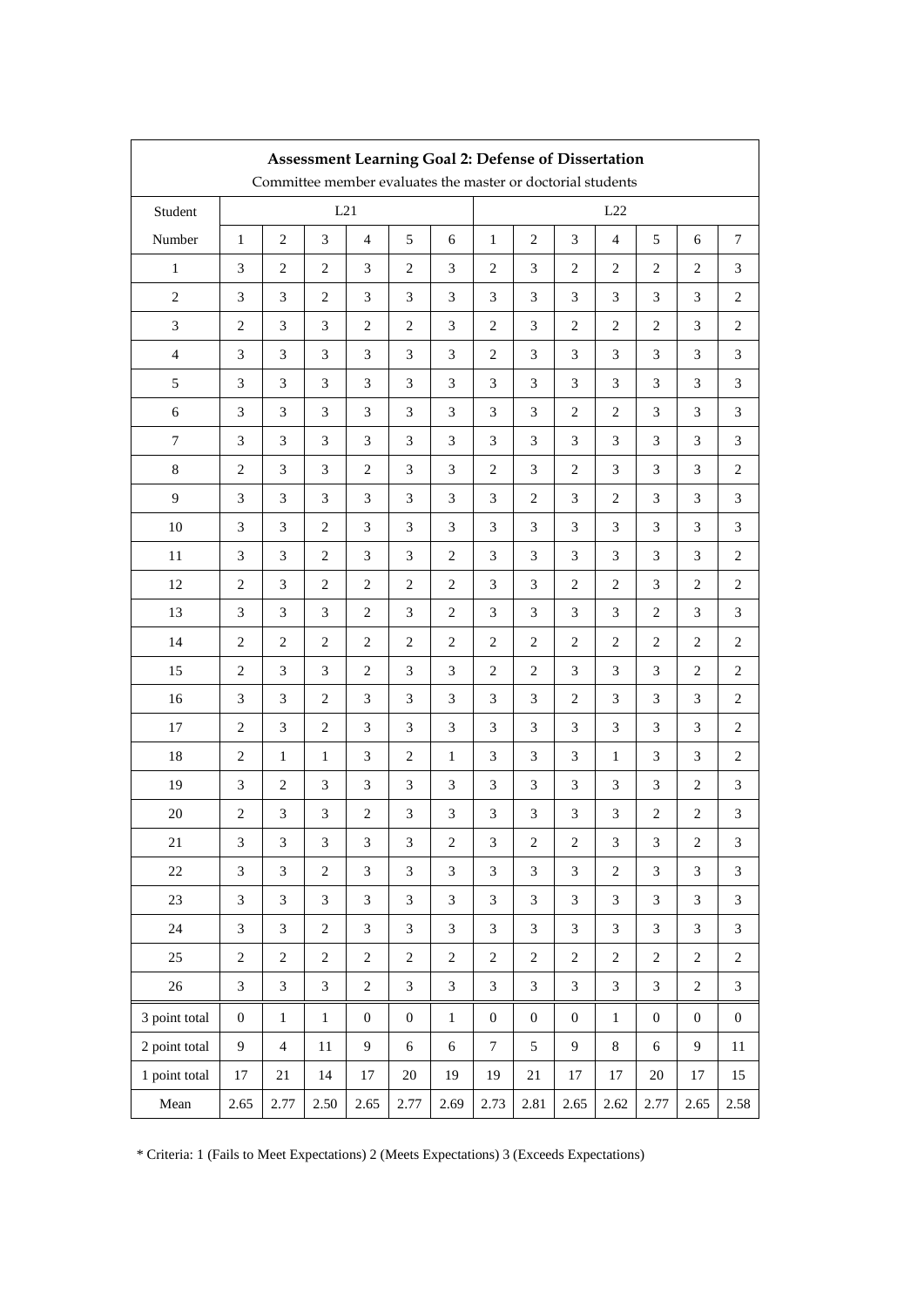|                                                             | Assessment Learning Goal 3: Defense of Dissertation |                  |                             |                             |                  |                  |                             |                  |                  |                  |                  |                             |
|-------------------------------------------------------------|-----------------------------------------------------|------------------|-----------------------------|-----------------------------|------------------|------------------|-----------------------------|------------------|------------------|------------------|------------------|-----------------------------|
| Committee member evaluates the master or doctorial students |                                                     |                  |                             |                             |                  |                  |                             |                  |                  |                  |                  |                             |
| Student                                                     | L31                                                 |                  |                             |                             |                  |                  |                             |                  |                  | L32              |                  |                             |
| Number                                                      | $\mathbf{1}$                                        | $\mathbf{2}$     | 3                           | $\overline{4}$              | 5                | 6                | $\tau$                      | 1                | $\mathfrak{2}$   | 3                | $\overline{4}$   | 5                           |
| $\mathbf{1}$                                                | $\overline{c}$                                      | $\overline{c}$   | 3                           | $\mathfrak{Z}$              | $\sqrt{2}$       | 3                | 3                           | $\overline{c}$   | $\mathfrak{2}$   | 2                | $\mathbf{2}$     | 3                           |
| $\,2$                                                       | 3                                                   | 3                | 2                           | 3                           | 3                | 3                | 3                           | $\overline{c}$   | 3                | 2                | 3                | 3                           |
| $\mathfrak{Z}$                                              | $\overline{c}$                                      | $\sqrt{2}$       | 3                           | $\overline{c}$              | $\overline{c}$   | $\overline{c}$   | $\overline{c}$              | $\overline{c}$   | 3                | 3                | $\overline{c}$   | 2                           |
| $\overline{4}$                                              | $\ensuremath{\mathfrak{Z}}$                         | 3                | 3                           | 3                           | 2                | 3                | 3                           | 3                | 3                | $\overline{c}$   | 3                | 3                           |
| $\mathfrak s$                                               | $\ensuremath{\mathfrak{Z}}$                         | 3                | 3                           | 3                           | 3                | 3                | $\mathfrak{Z}$              | 3                | 3                | 3                | 3                | 3                           |
| 6                                                           | $\ensuremath{\mathfrak{Z}}$                         | 3                | 3                           | $\ensuremath{\mathfrak{Z}}$ | 3                | 3                | $\mathfrak{Z}$              | 3                | 3                | $\mathfrak{Z}$   | $\mathfrak{Z}$   | 3                           |
| $\boldsymbol{7}$                                            | $\sqrt{2}$                                          | $\sqrt{2}$       | $\overline{3}$              | 3                           | $\mathfrak{Z}$   | $\sqrt{2}$       | $\mathfrak{Z}$              | 3                | 3                | $\overline{c}$   | $\mathfrak{Z}$   | 3                           |
| $\,8\,$                                                     | $\sqrt{2}$                                          | $\mathfrak{Z}$   | $\mathfrak{Z}$              | $\sqrt{2}$                  | $\mathfrak{Z}$   | 3                | $\ensuremath{\mathfrak{Z}}$ | 3                | $\mathfrak{Z}$   | 3                | $\mathfrak{Z}$   | $\ensuremath{\mathfrak{Z}}$ |
| $\overline{9}$                                              | $\ensuremath{\mathfrak{Z}}$                         | 3                | $\mathbf{2}$                | $\sqrt{2}$                  | 3                | 3                | 3                           | 3                | 3                | $\mathfrak{Z}$   | $\overline{c}$   | 3                           |
| 10                                                          | $\ensuremath{\mathfrak{Z}}$                         | 3                | 3                           | 3                           | 3                | 3                | $\ensuremath{\mathfrak{Z}}$ | 3                | 3                | 3                | 3                | 3                           |
| $11\,$                                                      | $\ensuremath{\mathfrak{Z}}$                         | 3                | 3                           | 3                           | 3                | 3                | $\mathfrak{Z}$              | 3                | 3                | 3                | 3                | $\mathfrak{Z}$              |
| 12                                                          | $\overline{c}$                                      | 2                | $\mathbf{2}$                | $\overline{c}$              | $\overline{c}$   | $\overline{c}$   | $\ensuremath{\mathfrak{Z}}$ | 3                | 3                | 2                | $\,2$            | 2                           |
| 13                                                          | 3                                                   | 3                | 3                           | $\overline{2}$              | 3                | 3                | 3                           | 3                | 3                | 2                | 3                | $\overline{c}$              |
| 14                                                          | $\overline{c}$                                      | $\overline{c}$   | $\boldsymbol{2}$            | $\overline{c}$              | $\overline{c}$   | $\overline{c}$   | $\overline{c}$              | $\overline{c}$   | $\overline{c}$   | $\boldsymbol{2}$ | $\,2$            | $\overline{c}$              |
| 15                                                          | $\overline{c}$                                      | 3                | 3                           | $\overline{c}$              | 2                | $\overline{c}$   | 3                           | 3                | $\overline{2}$   | 2                | $\overline{2}$   | 2                           |
| 16                                                          | $\ensuremath{\mathfrak{Z}}$                         | 3                | 3                           | $\mathfrak{Z}$              | 3                | 3                | $\mathfrak{Z}$              | 3                | 3                | $\mathfrak{Z}$   | $\overline{c}$   | 2                           |
| 17                                                          | $\ensuremath{\mathfrak{Z}}$                         | 3                | 3                           | $\ensuremath{\mathfrak{Z}}$ | $\mathfrak{Z}$   | $\overline{c}$   | $\mathfrak{Z}$              | 3                | 3                | 3                | 3                | $\mathfrak{Z}$              |
| 18                                                          | $\ensuremath{\mathfrak{Z}}$                         | 3                | $\mathfrak{Z}$              | 3                           | $\sqrt{2}$       | 3                | $\mathfrak{Z}$              | 3                | 3                | $\mathfrak{Z}$   | $\boldsymbol{2}$ | 3                           |
| 19                                                          | 3                                                   | $\mathfrak{Z}$   | $\mathfrak{Z}$              | $\ensuremath{\mathfrak{Z}}$ | $\mathfrak{Z}$   | 3                | $\ensuremath{\mathfrak{Z}}$ | 3                | $\mathfrak{Z}$   | $\mathfrak{Z}$   | $\mathfrak{Z}$   | 3                           |
| 20                                                          | $\sqrt{2}$                                          | $\overline{c}$   | $\ensuremath{\mathfrak{Z}}$ | $\mathfrak{Z}$              | $\mathfrak{Z}$   | $\overline{c}$   | $\ensuremath{\mathfrak{Z}}$ | 3                | 3                | 2                | $\mathfrak{Z}$   | $\overline{c}$              |
| 21                                                          | 3                                                   | 3                | $\sqrt{3}$                  | $\sqrt{3}$                  | 3                | 3                | $\overline{\mathbf{c}}$     | $\mathfrak{Z}$   | 3                | 3                | 3                | 3                           |
| 22                                                          | 3                                                   | 3                | 3                           | 3                           | $\mathfrak{Z}$   | 3                | $\mathfrak{Z}$              | 3                | 3                | 3                | 3                | $\mathfrak{Z}$              |
| 23                                                          | 3                                                   | $\sqrt{2}$       | 3                           | 3                           | $\mathfrak{Z}$   | 3                | $\mathfrak{Z}$              | $\sqrt{2}$       | $\mathfrak{Z}$   | $\overline{c}$   | $\mathfrak{Z}$   | $\sqrt{2}$                  |
| 24                                                          | $\mathfrak{Z}$                                      | $\sqrt{2}$       | 3                           | $\mathfrak{Z}$              | 3                | 3                | $\mathfrak{Z}$              | $\boldsymbol{2}$ | $\mathfrak{Z}$   | $\overline{c}$   | $\mathfrak{Z}$   | $\overline{c}$              |
| 25                                                          | $\overline{c}$                                      | $\overline{c}$   | $\overline{c}$              | $\overline{c}$              | $\sqrt{2}$       | $\overline{c}$   | $\overline{c}$              | $\overline{c}$   | $\overline{c}$   | 2                | $\boldsymbol{2}$ | $\overline{c}$              |
| 26                                                          | $\mathfrak{Z}$                                      | $\overline{c}$   | 3                           | $\overline{c}$              | $\mathfrak{Z}$   | 3                | $\mathfrak{Z}$              | $\overline{c}$   | $\mathfrak{Z}$   | 3                | $\mathfrak{Z}$   | $\boldsymbol{2}$            |
| 3 point total                                               | $\boldsymbol{0}$                                    | $\boldsymbol{0}$ | $\boldsymbol{0}$            | $\boldsymbol{0}$            | $\boldsymbol{0}$ | $\boldsymbol{0}$ | $\boldsymbol{0}$            | $\boldsymbol{0}$ | $\boldsymbol{0}$ | $\boldsymbol{0}$ | $\boldsymbol{0}$ | $\boldsymbol{0}$            |
| 2 point total                                               | $\overline{9}$                                      | $10\,$           | 5                           | 9                           | $8\,$            | 8                | $\overline{4}$              | $8\,$            | $\overline{4}$   | 12               | 9                | $11\,$                      |
| 1 point total                                               | 17                                                  | 16               | 21                          | 17                          | 18               | 18               | $22\,$                      | 18               | 22               | 14               | 17               | 15                          |
| ${\bf Mean}$                                                | 2.65                                                | 2.62             | 2.81                        | 2.65                        | 2.69             | 2.69             | 2.85                        | 2.69             | 2.85             | 2.54             | 2.65             | 2.58                        |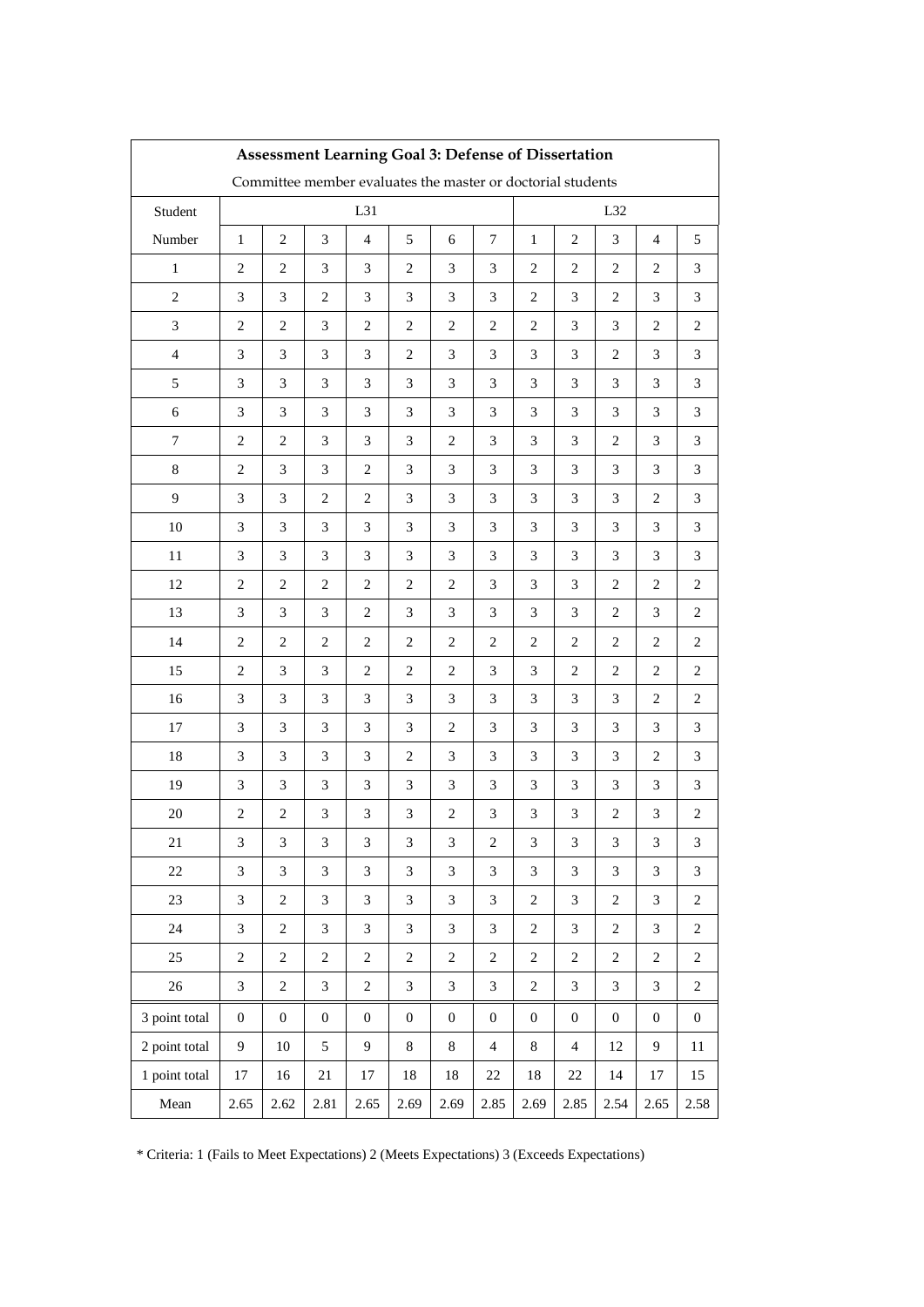| <b>Assessment Learning Goal 4: BA 771</b>      |                |                          |                |          |  |  |  |  |  |  |  |
|------------------------------------------------|----------------|--------------------------|----------------|----------|--|--|--|--|--|--|--|
| Using course-embedded survey (peer evaluation) |                |                          |                |          |  |  |  |  |  |  |  |
| Student                                        |                | L41                      |                |          |  |  |  |  |  |  |  |
| Number                                         | $\mathbf{1}$   | 2<br>3<br>$\overline{4}$ |                |          |  |  |  |  |  |  |  |
| 1                                              | 3              | 3                        | 3              | 2        |  |  |  |  |  |  |  |
| $\overline{2}$                                 | $\overline{2}$ | 2                        | 3              | 3        |  |  |  |  |  |  |  |
| 3                                              | 3              | 3                        | 3              | 3        |  |  |  |  |  |  |  |
| $\overline{4}$                                 | 3              | 3                        | 3              | 3        |  |  |  |  |  |  |  |
| 5                                              | $\overline{2}$ | 3                        | 3              | 3        |  |  |  |  |  |  |  |
| 6                                              | 3              | 3                        | 3              | 3        |  |  |  |  |  |  |  |
| 7                                              | 3              | 3                        | 3              | 3        |  |  |  |  |  |  |  |
| 3 point total                                  | $\mathbf{0}$   | $\theta$                 | $\mathbf{0}$   | $\theta$ |  |  |  |  |  |  |  |
| 2 point total                                  | $\overline{c}$ | 1                        | $\mathbf{0}$   | 1        |  |  |  |  |  |  |  |
| 1 point total                                  | 5              | 6                        | $\overline{7}$ | 6        |  |  |  |  |  |  |  |
| Mean                                           | 2.71           | 2.86                     | 3.00           | 2.86     |  |  |  |  |  |  |  |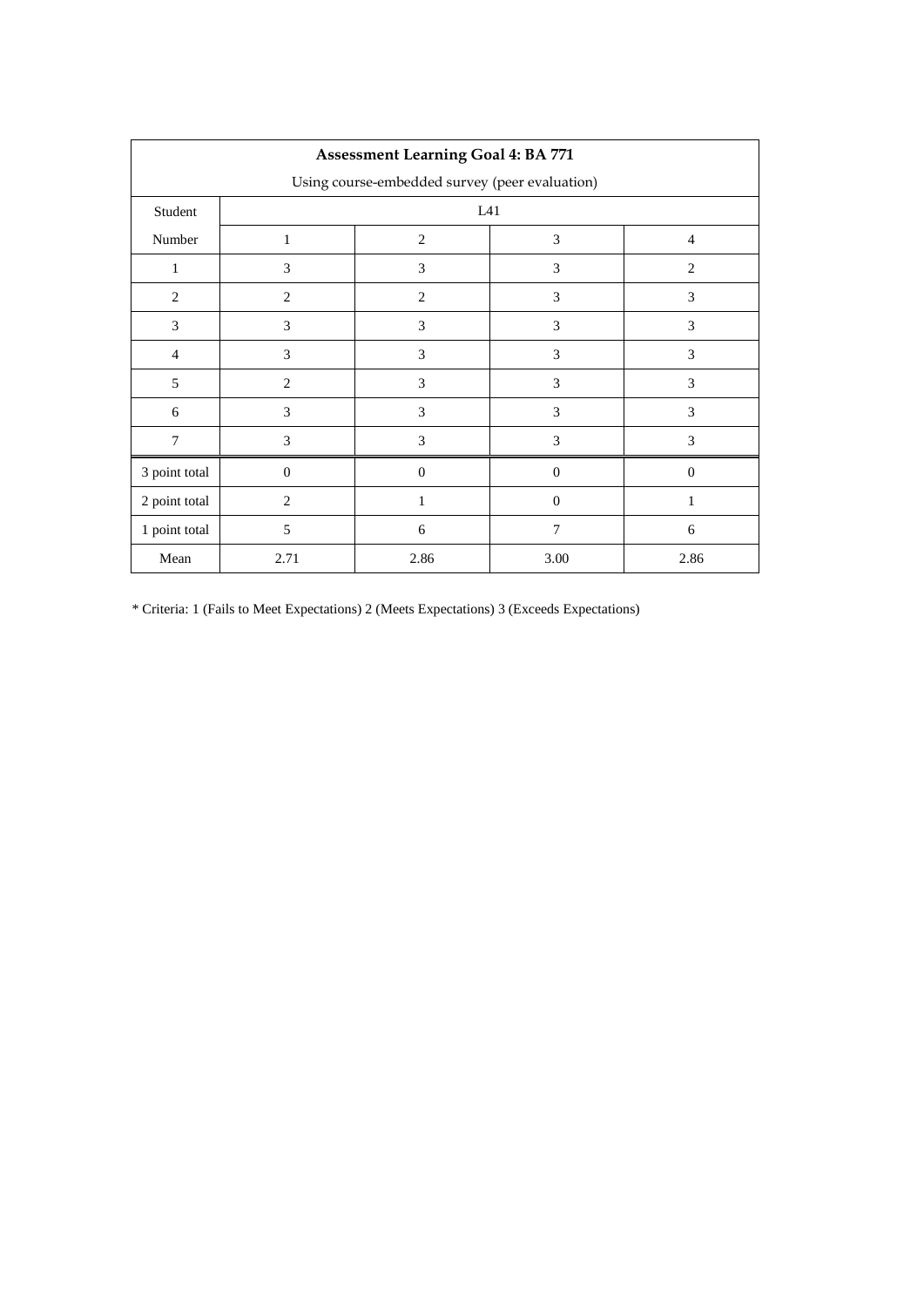## *Result Interpretation and Comments*

#### **- Learning Goal 1 – Objective 1 (L11)**

Overall score is 2.63 for L11. The results imply that the graduates have enough quantitative skills for their research. In particular, average score for 'Identification of research problems' is 2.77. The graduates are capable of identifying important problems and issues in their research areas which are the most important quality to become researchers. Average scores for other criteria also exceed 2.5, which implies that the graduates have quantitative skills that exceed expectations, as a college intended.

#### **- Learning Goal 1 – Objective 2 (L12)**

Overall score is 2.46 for L12. The results imply that the graduates have enough knowledge about their research areas, theories and research tools. In particular, average score for 'Understanding theory' is 2.77. It shows the graduates are well aware of theories that are important. In contrast, average score for 'Application of theory' is 2.31. Although it is still a high score, it is the lowest one among other criteria. Therefore, the college also needs to put more emphasis on application of theory.

#### **- Learning Goal 2 – Objective 1 (L21)**

Overall score is 2.67 for L21. The results imply that the graduates are able to write well-written professional papers. In particular, average score for 'Language' is 2.77. It suggests that the graduates are able to deliver their arguments properly. However average score for 'Spelling and grammar' is 2.50. It suggests that more education on English skill is required.

#### **- Learning Goal 2 – Objective 2 (L22)**

Overall score is 2.69 for L22. The results imply that the graduates can deliver an effective oral presentation. Average score for 'Quality of slides' is 2.81. It shows an effort and high dedication of the graduates. All criteria score exceed 2.5. It is the result from the college's effort to enhance presentation skills. A course named 'Business presentation' is mandated for every student.

#### **- Learning Goal 3 – Objective 1 (L31)**

Overall score is 2.71 for L31. The results imply that our students can diagnose research problems. Especially, average score for 'Ethical solutions' is 2.85. It shows that the college's effort to emphasize ethical approach is successful.

#### **- Learning Goal 3 – Objective 2 (L32)**

Overall score is 2.66 for L32. The results imply that our students can approach research problem